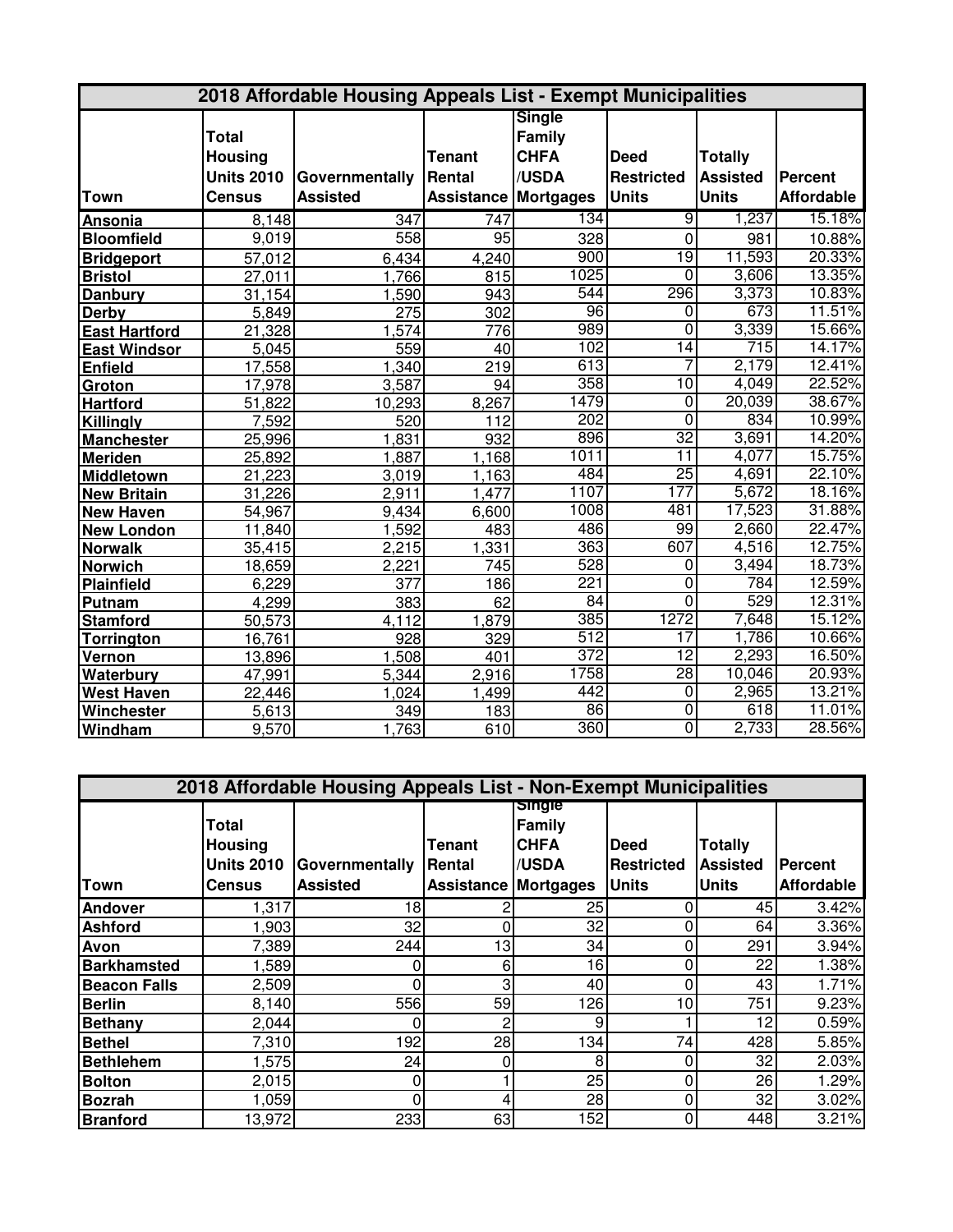| <b>Bridgewater</b>     | 881                | $\overline{0}$   | $\mathbf 0$          | 1                      | $\pmb{0}$           | 1               | 0.11%          |
|------------------------|--------------------|------------------|----------------------|------------------------|---------------------|-----------------|----------------|
| <b>Brookfield</b>      | 6,562              | 155              | 24                   | $\overline{96}$        | $\overline{77}$     | 352             | 5.36%          |
| <b>Brooklyn</b>        | 3,235              | 231              | 8                    | $\overline{72}$        | 0                   | 311             | 9.61%          |
| <b>Burlington</b>      | 3,389              | 27               | 0                    | $\overline{37}$        | 0                   | 64              | 1.89%          |
| Canaan                 | 779                | 35               | 4                    | $\overline{5}$         | 1                   | 45              | 5.78%          |
| Canterbury             | 2,043              | 76               | 1                    | 56                     | $\overline{0}$      | 133             | 6.51%          |
| Canton                 | 4,339              | 211              | 14                   | 47                     | $\overline{32}$     | 304             | 7.01%          |
| Chaplin                | 988                | 0                | 0                    | $\overline{32}$        | $\overline{0}$      | $\overline{32}$ | 3.24%          |
| <b>Cheshire</b>        | 10,424             | 258              | $\overline{22}$      | 87                     | 17                  | 384             | 3.68%          |
| <b>Chester</b>         | 1,923              | 23               | 3                    | 13                     | 0                   | 39              | 2.03%          |
| <b>Clinton</b>         | 6,065              | 105              | $\overline{12}$      | 52                     | $\overline{0}$      | 169             | 2.79%          |
| <b>Colchester</b>      | 6,182              | 364              | 30                   | 129                    | 4                   | 527             | 8.52%          |
| <b>Colebrook</b>       | 722                | 0                | 1                    | 5                      | 1                   | 7               | 0.97%          |
| Columbia               | 2,308              | 24               | $\overline{2}$       | 58                     | $\overline{0}$      | 84              | 3.64%          |
| <b>Cornwall</b>        | 1,007              | $\overline{28}$  | $\overline{2}$       | 3                      | $\overline{0}$      | 33              | 3.28%          |
| <b>Coventry</b>        | 5,099              | 103              | 4                    | 120                    | $\overline{20}$     | 247             | 4.84%          |
| <b>Cromwell</b>        | 6,001              | 212              | 9                    | 185                    | 0                   | 406             | 6.77%          |
| <b>Darien</b>          | $\overline{7,074}$ | 136              | 10                   | $\overline{2}$         | 104                 | 252             | 3.56%          |
| <b>Deep River</b>      | 2,096              | 26               | $\overline{5}$       | 29                     | 0                   | 60              | 2.86%          |
| <b>Durham</b>          | 2,694              | 36               | 1                    | $\overline{17}$        | 0                   | 54              | 2.00%          |
| <b>Eastford</b>        | 793                | 0                | 0                    | 15                     | $\overline{0}$      | 15              | 1.89%          |
| <b>East Granby</b>     | 2,152              | 72               | $\overline{3}$       | 40                     | $\overline{0}$      | 115             | 5.34%          |
| <b>East Haddam</b>     | 4,508              | 73               | 5                    | 48                     | $\overline{0}$      | 126             | 2.80%          |
| <b>East Hampton</b>    | 5,485              | $\overline{70}$  | $\overline{7}$       | 75                     | $\overline{25}$     | 177             | 3.23%          |
| East Haven             | 12,533             | 542              | 154                  | 302                    | $\overline{0}$      | 998             | 7.96%          |
| <b>East Lyme</b>       | 8,458              | 396              | 0                    | 82                     | 19                  | 497             | 5.88%          |
| <b>Easton</b>          | 2,715              | 0                | 0                    | 1                      | 15                  | 16              | 0.59%          |
| Ellington              | 6,665              | 260              | 7                    | 96                     | 0                   | 363             | 5.45%          |
| <b>Essex</b>           | 3,261              | 58               | 5                    | 16                     | 16                  | 95              | 2.91%          |
| <b>Fairfield</b>       | 21,648             | 230              | 105                  | 52                     | 140                 | 527             | 2.43%          |
| Farmington             | 11,106             | 470              | 118                  | 132                    | 155                 | 875             | 7.88%          |
| <b>Franklin</b>        | $\overline{771}$   | $\overline{27}$  | 1                    | 15                     | $\overline{0}$      | 43              | 5.58%          |
| Glastonbury            | 13,656             | 582              | 38                   | 117                    | $\overline{2}$      | 739             | 5.41%          |
| Goshen                 | ,664<br>1          | 1                | 0                    | 3                      | 0                   | 4               | 0.24%          |
| Granby                 | 4,360              | 85               | $\mathbf 1$          | $\overline{44}$        | 5                   | 135             | 3.10%          |
| Greenwich              | 25,631             | 865              | 392                  | $\overline{13}$        | $\overline{27}$     | 1,297           | 5.06%          |
| <b>Griswold</b>        | 5,118              | 137              | 49                   | 156                    | 0                   | 342             | 6.68%          |
| <b>Guilford</b>        | 9,596              | 186              | $\overline{11}$      | $32\,$                 | $\overline{0}$      | 229             | 2.39%          |
| Haddam                 | 3,504              | 22               | $\mathbf 0$          | 27                     | 0                   | 49              | 1.40%          |
| Hamden                 | 25,114             | 937              | 699                  | 486                    | 4                   | 2,126           | 8.47%          |
| <b>Hampton</b>         | 793                | 0                | 1                    | 13                     | $\overline{0}$      | 14              | 1.77%          |
| <b>Hartland</b>        | 856                | $\overline{c}$   | 0                    | 4                      | $\overline{0}$      | 6               | 0.70%          |
| <b>Harwinton</b>       | 2,282              | $\overline{22}$  | 4                    | 25                     | $\overline{0}$      | 51              | 2.23%          |
| <b>Hebron</b>          | 3,567              | 58               | 3                    | 39                     | $\overline{0}$      | 100             | 2.80%          |
| <b>Kent</b>            | 1,665              | 34               | 4                    | 4                      | $\overline{0}$      | $\overline{42}$ | 2.52%          |
| Killingworth           | 2,598              | $\overline{0}$   | 0                    | $\overline{20}$        | 5                   | $\overline{25}$ | 0.96%          |
| Lebanon                | 3,125              | 26               | 4                    | $\overline{75}$<br>206 | $\overline{0}$      | 105             | 3.36%          |
| Ledyard                | 5,987              | 32               | 9                    | 48                     | 0<br>$\overline{0}$ | 247<br>50       | 4.13%<br>2.89% |
| Lisbon                 | 1,730              | $\overline{c}$   | 0                    | 24                     | 19                  | 187             | 4.70%          |
| Litchfield             | 3,975<br>1,223     | 140<br>$\pmb{0}$ | 4<br>$\overline{19}$ | 4                      | $\overline{8}$      | $\overline{31}$ | 2.53%          |
| Lyme<br><b>Madison</b> | 8,049              | 90               | $\overline{2}$       | 7                      | 33                  | 132             | 1.64%          |
| <b>Mansfield</b>       | 6,017              | 175              | 128                  | 99                     | $\overline{2}$      | 404             | 6.71%          |
| Marlborough            | 2,389              | 24               | 1                    | 26                     | $\overline{0}$      | 51              | 2.13%          |
| <b>Middlebury</b>      | 2,892              | 76               | 5                    | $\overline{22}$        | $\overline{20}$     | 123             | 4.25%          |
| Middlefield            | 1,863              | 30               | 3                    | 17                     | 1                   | 51              | 2.74%          |
| <b>Milford</b>         | 23,074             | 726              | 225                  | 192                    | 76                  | 1,219           | 5.28%          |
| <b>Monroe</b>          | 6,918              | 32               | 4                    | 49                     | 8                   | 93              | 1.34%          |
|                        |                    |                  |                      |                        |                     |                 |                |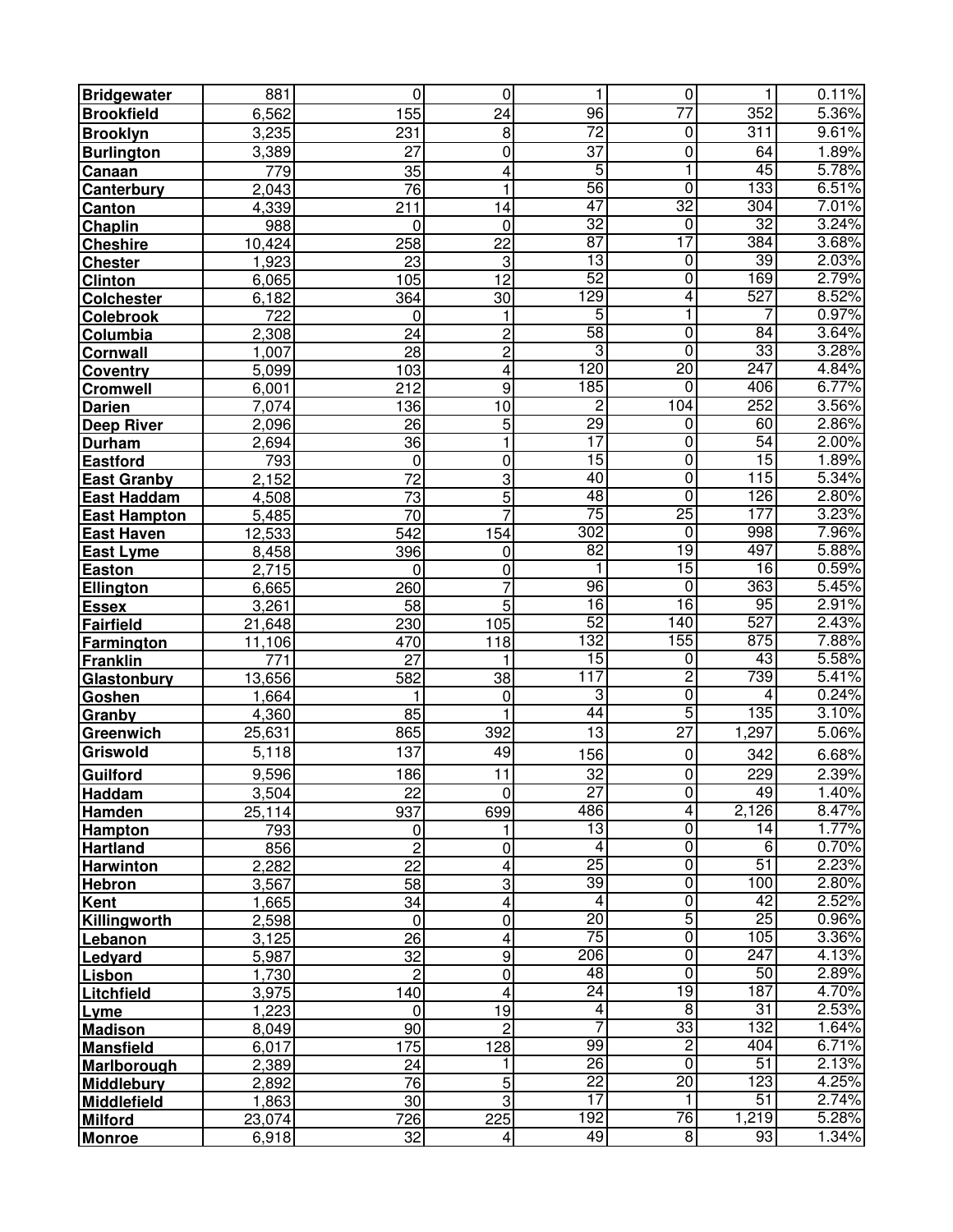| <b>Montville</b>      | 7,407     | 81               | 53                      | 234             | $\overline{0}$          | $\overline{368}$ | 4.97% |
|-----------------------|-----------|------------------|-------------------------|-----------------|-------------------------|------------------|-------|
| <b>Morris</b>         | 1,314     | $\overline{20}$  | 4                       | 5               | $\overline{0}$          | 29               | 2.21% |
| <b>Naugatuck</b>      | 13,061    | 493              | 292                     | 328             | $\overline{0}$          | 1,113            | 8.52% |
| <b>New Canaan</b>     | 7,551     | $\overline{215}$ | 21                      | $\overline{3}$  | $\overline{21}$         | 260              | 3.44% |
| <b>New Fairfield</b>  | 5,593     | 0                | $\overline{\mathbf{c}}$ | 60              | 18                      | $\overline{80}$  | 1.43% |
| <b>New Hartford</b>   | 2,923     | $\overline{12}$  | $\overline{5}$          | 49              | 15                      | 81               | 2.77% |
| Newington             | 13,011    | 530              | 115                     | 435             | 36                      | 1,116            | 8.58% |
| <b>New Milford</b>    | 11,731    | 307              | 35                      | 150             | 17                      | 509              | 4.34% |
| <b>Newtown</b>        | 10,061    | 134              | $\bf 8$                 | 88              | 18                      | 248              | 2.46% |
| <b>Norfolk</b>        | 967       | 11               | $\overline{c}$          | 3               | 0                       | $\overline{16}$  | 1.65% |
| <b>North Branford</b> | 5,629     | 62               | 14                      | 45              | 4                       | 125              | 2.22% |
| <b>North Canaan</b>   | ,587<br>1 | 138              | 1                       | 13              | $\overline{0}$          | 152              | 9.58% |
| <b>North Haven</b>    | 9,491     | 343              | 53                      | 88              | 23                      | 507              | 5.34% |
| <b>North</b>          | 2,306     | 0                | 1                       | $\overline{25}$ | $\overline{6}$          | 32               | 1.39% |
| Old Lyme              | 5,021     | 60               | $\overline{2}$          | 16              | 3                       | 81               | 1.61% |
| <b>Old Saybrook</b>   | 5,602     | 50               | 11                      | 19              | 58                      | 138              | 2.46% |
| Orange                | 5,345     | 46               | 9                       | $\overline{12}$ | 6                       | $\overline{73}$  | 1.37% |
| Oxford                | 4,746     | 36               | $\overline{5}$          | $\overline{31}$ | $\overline{0}$          | $\overline{72}$  | 1.52% |
| <b>Plainville</b>     | 8,063     | $\overline{205}$ | $\overline{32}$         | 277             | 22                      | 536              | 6.65% |
| Plymouth              | 5,109     | 178              | 16                      | 170             | $\overline{0}$          | 364              | 7.12% |
| <b>Pomfret</b>        | 1,684     | $\overline{32}$  | $\overline{c}$          | 13              | $\overline{0}$          | 47               | 2.79% |
| <b>Portland</b>       | 4,077     | 185              | 85                      | 68              | 0                       | 338              | 8.29% |
| Preston               | 2,019     | 40               | 6                       | 39              | $\overline{0}$          | 85               | 4.21% |
| <b>Prospect</b>       | 3,474     | 0                | $\overline{7}$          | 45              | $\overline{0}$          | 52               | 1.50% |
| Redding               | 3,811     | 0                | 1                       | 13              | $\overline{0}$          | $\overline{14}$  | 0.37% |
| Ridgefield            | 9,420     | 175              | 6                       | 29              | 69                      | 279              | 2.96% |
| <b>Rocky Hill</b>     | 8,843     | 235              | 42                      | 173             | $\pmb{0}$               | 450              | 5.09% |
| Roxbury               | 1,167     | 19               | $\pmb{0}$               | 5               | $\overline{0}$          | $\overline{24}$  | 2.06% |
| <b>Salem</b>          | 1,635     | 3                | $\overline{\mathbf{c}}$ | $\overline{27}$ | $\overline{0}$          | 32               | 1.96% |
| Salisbury             | 2,593     | $\overline{16}$  | $\overline{\mathbf{c}}$ | $\overline{2}$  | 13                      | 33               | 1.27% |
| <b>Scotland</b>       | 680       | 0                | 0                       | $\overline{22}$ | $\overline{0}$          | $\overline{22}$  | 3.24% |
| <b>Seymour</b>        | 6,968     | 262              | 34                      | 105             | $\overline{0}$          | 401              | 5.75% |
| Sharon                | 1,775     | 32               | $\overline{c}$          | $\overline{2}$  | $\overline{0}$          | 36               | 2.03% |
| <b>Shelton</b>        | 16,146    | 254              | 47                      | 120             | 82                      | 503              | 3.12% |
| <b>Sherman</b>        | 1,831     | 0                | 1                       | $\overline{6}$  | $\overline{0}$          |                  | 0.38% |
| <b>Simsbury</b>       | 9,123     | 289              | 55                      | 83              | $\overline{0}$          | 427              | 4.68% |
| <b>Somers</b>         | 3,479     | 146              | 5                       | 30              | $\overline{0}$          | 181              | 5.20% |
| <b>Southbury</b>      | 9,091     | 89               | 6                       | 34              | $\overline{0}$          | 129              | 1.42% |
| Southington           | 17,447    | 499              | $\overline{71}$         | 317             | $\overline{51}$         | 938              | 5.38% |
| <b>South Windsor</b>  | 10,243    | 427              | 51                      | 208             | 9                       | 695              | 6.79% |
| <b>Sprague</b>        | 1,248     | 20               | 11                      | $\overline{32}$ | 1                       | 64               | 5.13% |
| <b>Stafford</b>       | 5,124     | 257              | $\bf{8}$                | 119             | $\overline{0}$          | 384              | 7.49% |
| <b>Sterling</b>       | 1,511     | $\overline{0}$   | 6                       | 29              | $\overline{0}$          | 35               | 2.32% |
| <b>Stonington</b>     | 9,467     | 441              | 23                      | 91              | $\overline{0}$          | 555              | 5.86% |
| <b>Stratford</b>      | 21,091    | 524              | 453                     | 333             | 33                      | 1,343            | 6.37% |
| <b>Suffield</b>       | 5,469     | 248              | $\overline{\mathbf{c}}$ | 48              | 15                      | 313              | 5.72% |
| Thomaston             | 3,276     | 104              | 7                       | 80              | $\overline{0}$          | 191              | 5.83% |
| <b>Thompson</b>       | 4,171     | 151              | 12                      | 54              | $\overline{0}$          | 217              | 5.20% |
| Tolland               | 5,451     | 90               | $\sqrt{3}$              | 81              | 3                       | 177              | 3.25% |
| <b>Trumbull</b>       | 13,157    | 315              | 19                      | 78              | 180                     | 592              | 4.50% |
| <b>Union</b>          | 388       | 0                | $\pmb{0}$               | $\overline{5}$  | $\pmb{0}$               | 5                | 1.29% |
| Voluntown             | 1,127     | 20               | $\overline{2}$          | 23              | $\overline{0}$          | 45               | 3.99% |
| Wallingford           | 18,945    | 354              | 120                     | 280             | 35                      | 789              | 4.16% |
| Warren                | 811       | $\mathbf 0$      | 0                       | $\overline{0}$  | $\overline{\mathsf{o}}$ | 0                | 0.00% |
| Washington            | 2,124     | 14               | 3                       | 4               | $\overline{23}$         | 44               | 2.07% |
| Waterford             | 8,634     | 123              | $\overline{23}$         | 240             | $\overline{0}$          | 386              | 4.47% |
| Watertown             | 9,096     | 205              | 24                      | 196             | $\overline{0}$          | 425              | 4.67% |
| Westbrook             | 3,937     | 140              | 6                       | 26              | 29                      | 201              | 5.11% |
|                       |           |                  |                         |                 |                         |                  |       |